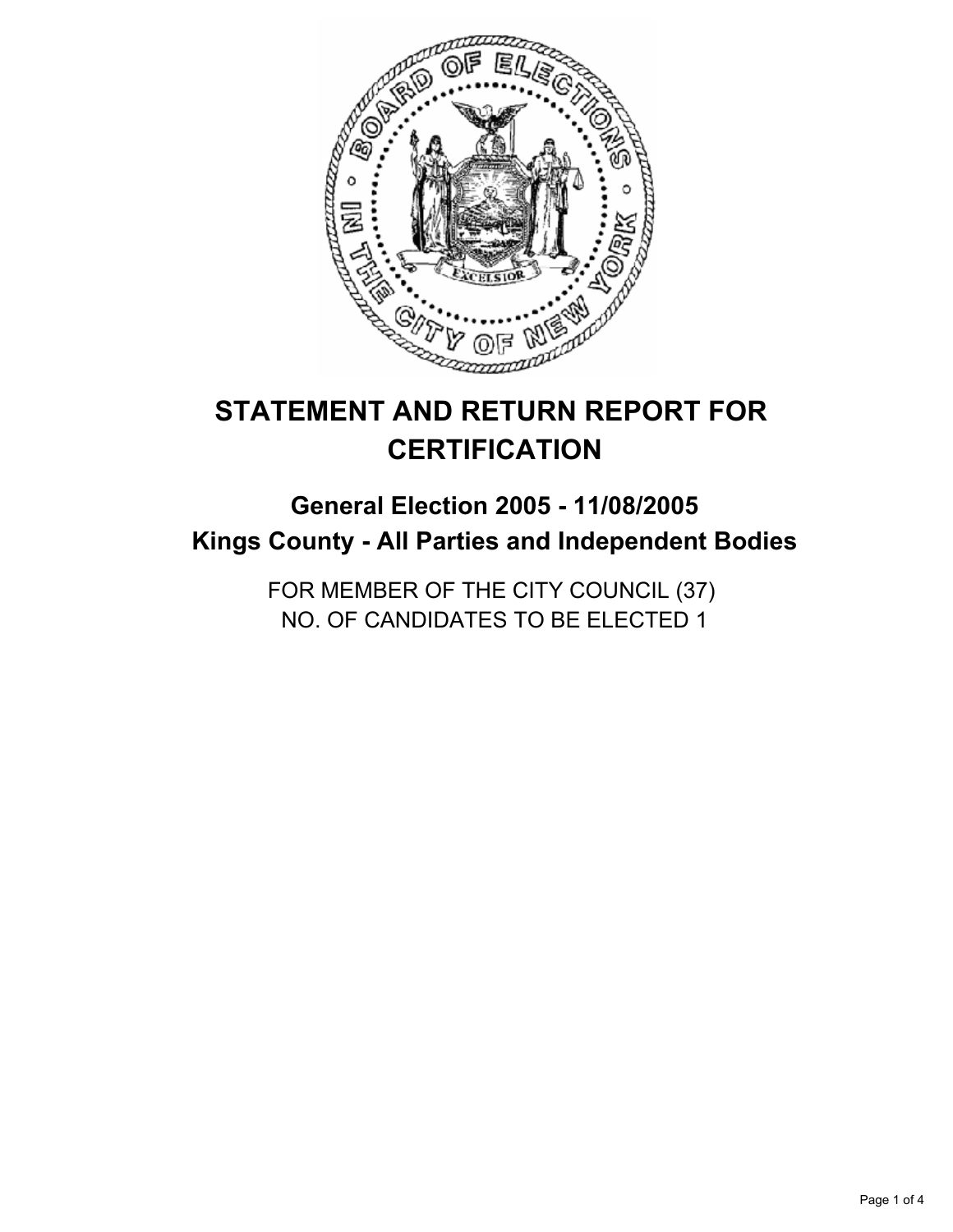

# **ASSEMBLY DISTRICT 40**

| <b>PUBLIC COUNTER</b>            | 873 |
|----------------------------------|-----|
| <b>EMERGENCY</b>                 | 10  |
| ABSENTEE/MILITARY                | 3   |
| AFFIDAVIT                        | 12  |
| <b>TOTAL BALLOTS</b>             | 898 |
| MIGUEL GONZALEZ (REPUBLICAN)     | 65  |
| ERIK MARTIN DILAN (DEMOCRATIC)   | 471 |
| ERIK MARTIN DILAN (INDEPENDENCE) | 10  |
| MIGUEL GONZALEZ (CONSERVATIVE)   |     |
| <b>TOTAL VOTES</b>               | 553 |
| <b>UNRECORDED</b>                | 345 |

# **ASSEMBLY DISTRICT 53**

| <b>PUBLIC COUNTER</b>            | 2,893 |
|----------------------------------|-------|
| <b>EMERGENCY</b>                 | 8     |
| ABSENTEE/MILITARY                | 29    |
| <b>AFFIDAVIT</b>                 | 59    |
| <b>TOTAL BALLOTS</b>             | 2,989 |
| MIGUEL GONZALEZ (REPUBLICAN)     | 261   |
| ERIK MARTIN DILAN (DEMOCRATIC)   | 1,453 |
| ERIK MARTIN DILAN (INDEPENDENCE) | 56    |
| MIGUEL GONZALEZ (CONSERVATIVE)   | 35    |
| <b>TOTAL VOTES</b>               | 1,805 |
| <b>UNRECORDED</b>                | 1.184 |

#### **ASSEMBLY DISTRICT 54**

| <b>PUBLIC COUNTER</b>            | 8,465 |
|----------------------------------|-------|
| <b>EMERGENCY</b>                 | 17    |
| ABSENTEE/MILITARY                | 47    |
| AFFIDAVIT                        | 151   |
| <b>TOTAL BALLOTS</b>             | 8,680 |
| MIGUEL GONZALEZ (REPUBLICAN)     | 741   |
| ERIK MARTIN DILAN (DEMOCRATIC)   | 4,508 |
| ERIK MARTIN DILAN (INDEPENDENCE) | 143   |
| MIGUEL GONZALEZ (CONSERVATIVE)   | 114   |
| <b>TOTAL VOTES</b>               | 5,506 |
| <b>UNRECORDED</b>                | 3.174 |

#### **ASSEMBLY DISTRICT 55**

| <b>PUBLIC COUNTER</b>            | 2,842 |
|----------------------------------|-------|
| <b>EMERGENCY</b>                 | 0     |
| ABSENTEE/MILITARY                | 62    |
| AFFIDAVIT                        | 27    |
| <b>TOTAL BALLOTS</b>             | 2,931 |
| MIGUEL GONZALEZ (REPUBLICAN)     | 218   |
| ERIK MARTIN DILAN (DEMOCRATIC)   | 1,506 |
| ERIK MARTIN DILAN (INDEPENDENCE) | 44    |
| MIGUEL GONZALEZ (CONSERVATIVE)   | 38    |
| <b>TOTAL VOTES</b>               | 1,806 |
| <b>UNRECORDED</b>                | 1.125 |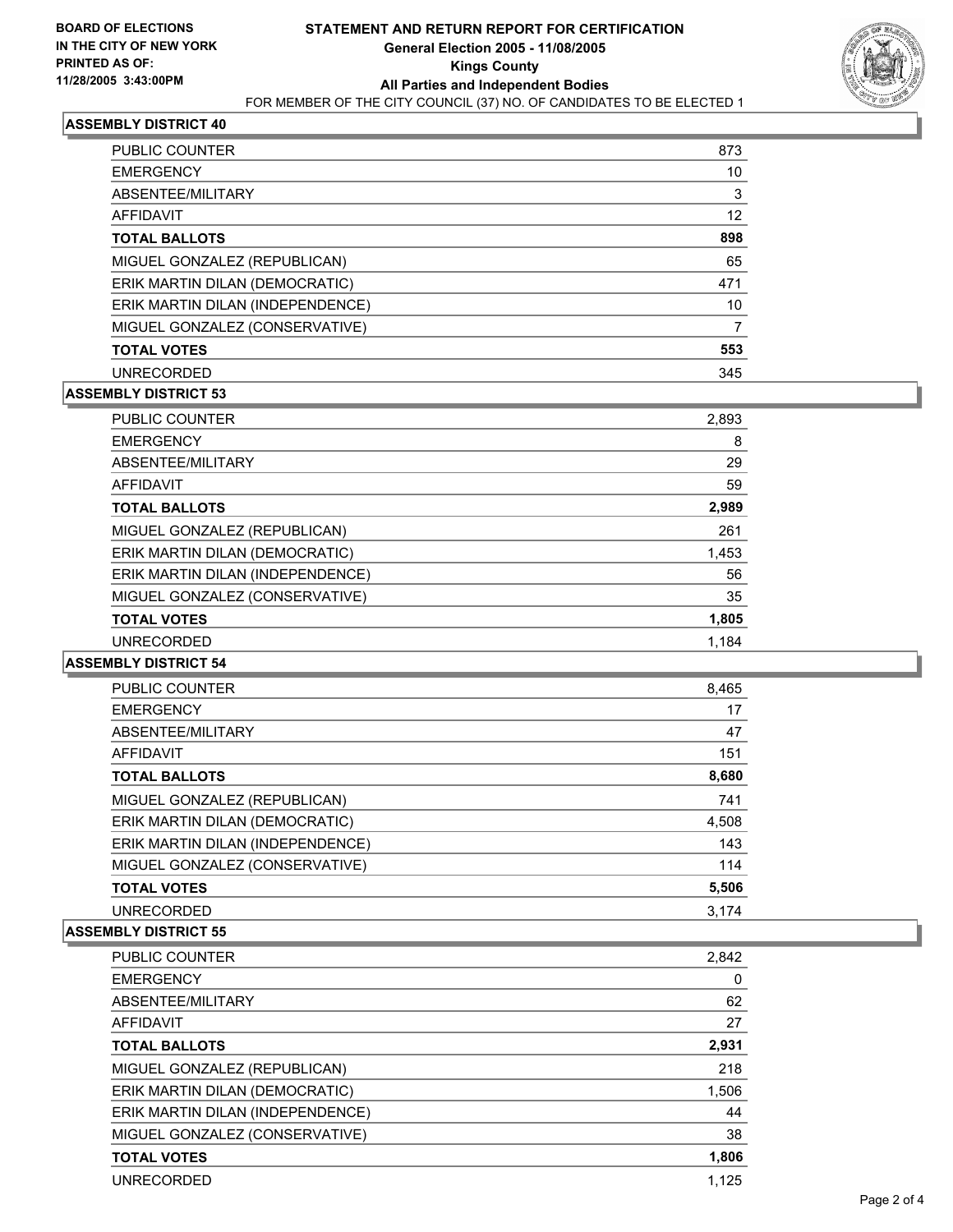

#### **ASSEMBLY DISTRICT 56**

| PUBLIC COUNTER                   | 48 |  |
|----------------------------------|----|--|
| <b>EMERGENCY</b>                 |    |  |
| ABSENTEE/MILITARY                |    |  |
| AFFIDAVIT                        |    |  |
| <b>TOTAL BALLOTS</b>             | 49 |  |
| MIGUEL GONZALEZ (REPUBLICAN)     | 3  |  |
| ERIK MARTIN DILAN (DEMOCRATIC)   | 26 |  |
| ERIK MARTIN DILAN (INDEPENDENCE) |    |  |
| MIGUEL GONZALEZ (CONSERVATIVE)   |    |  |
| <b>TOTAL VOTES</b>               | 29 |  |
| <b>UNRECORDED</b>                | 20 |  |